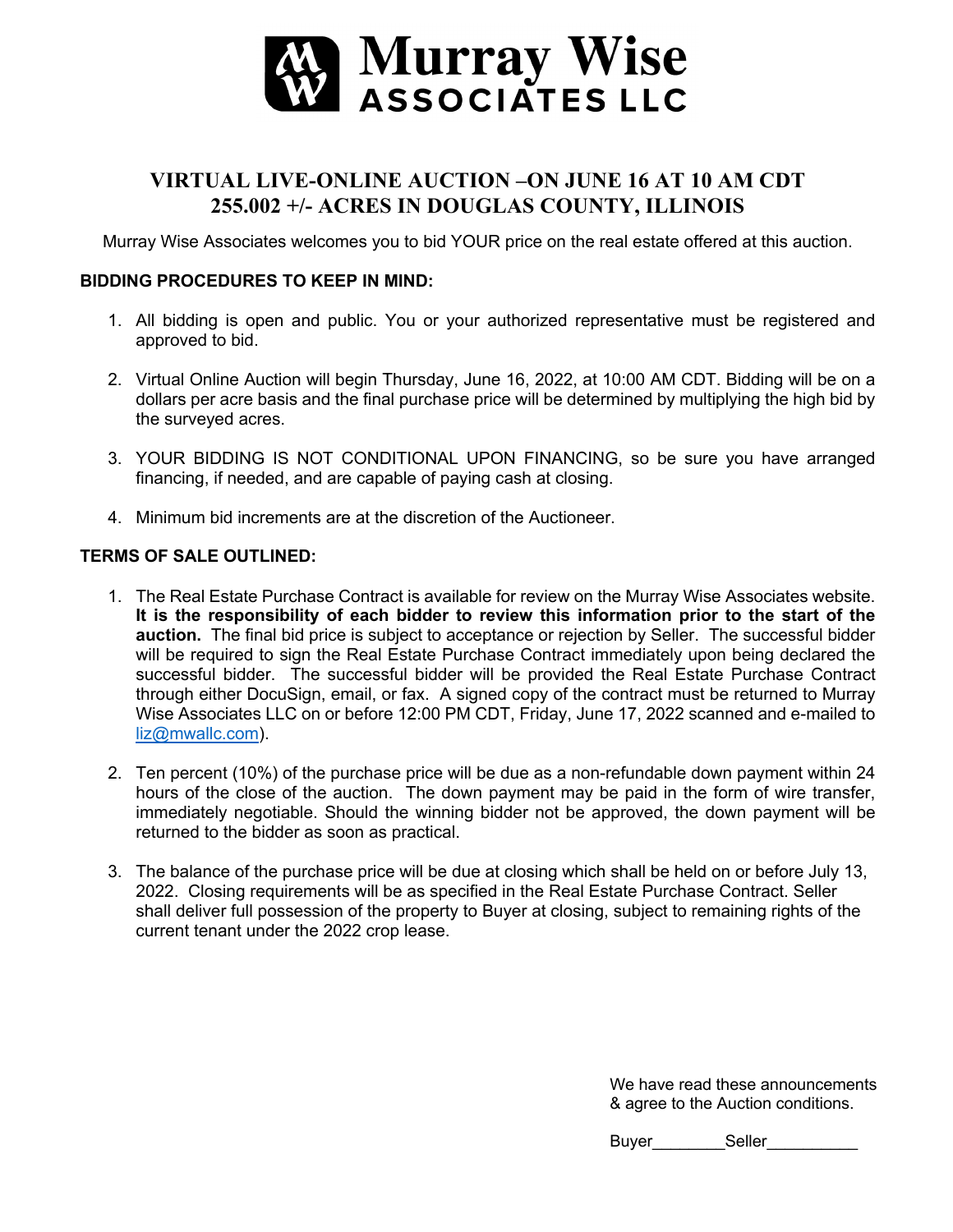4. A survey has been provided prior to the auction. The final purchase price will be calculated by multiplying the high bid price by surveyed acres for tracts 1-3. Final acres are as follows:

> Tract 1: 104.926 Acres Tract 2: 91.461 Acres Tract 3: 58.615 Acres

- 5. A portion of the property is enrolled in the Conservation Reserve Program ("CRP"), with the current contract expiring September 30, 2027. At closing, Seller shall transfer all rights and obligations of that contract to the Buyer. Buyer shall comply with all terms and conditions of the CRP and shall indemnify, defend and hold Seller harmless from the CRP and/or Buyer's failure to comply with the terms of the CRP. Buyer shall receive all CRP income for 2022.
- 6. Seller shall furnish the Buyer, at Seller's expense, an Owner's Policy of Title Insurance in the amount of the purchase price at closing and shall also provide at closing a properly executed Deed conveying the property to the Buyer.
- 7. The 2021 calendar year taxes due and payable in 2022 shall be paid by seller in the form of a credit at closing. The most recent tax figures available will be used to determine the amount of the credit. The 2022 calendar year taxes and beyond will be the responsibility of the buyer.
- 8. All 2022 farm income from the 2022 farm lease shall be credited to the Buyer. The seller shall transfer all rights and obligations of the Conservation Reserve Program contract to the Buyer. The buyer shall receive all 2022 CRP income and subsequent years. For more information regarding the 2022 farm lease, contact the Auction Company. Cash rent payment to be credited to the Purchaser(s) at Closing as well as the additional rent payments in 12/1/2022 is outlined below.

| Tract                 | <b>Leased Acres</b> | Rent |                        | <b>Total Credited to Buyer at Closing</b> | Rent Payable to Buyer on 12/1/2022 |
|-----------------------|---------------------|------|------------------------|-------------------------------------------|------------------------------------|
|                       | 108                 |      | $300.00$   \$          | $16,200.00$   \$                          | 16,200.00                          |
|                       |                     |      |                        |                                           |                                    |
|                       | 12 <sub>1</sub>     |      | $300.00$ $\frac{1}{5}$ | 1,800.00 S                                | 1,800.00                           |
|                       | 77.9                |      | 275.00                 | 10,711.25<br>-S                           | 10,711.25                          |
| <b>Total Tract 2*</b> | 89.9                |      |                        | $12,511.25$ \$                            | 12,511.25                          |
| $3*$                  | 59                  |      | $275.00$   \$          | $8,112.50$   \$                           | 8,112.50                           |

\* Additional bonus payment is due on 2/28/2023. The bonus rent will be calculated by subtracting Landowner proceeds from cash rent payments from the net proceeds the would have been realized if the farm were being rented on a standard 50/50 crop share basis. If the result is positive then the bonus shall be this difference. If the result is negative or zero, then no bonus will be paid.

- 9. The sale of property shall include all mineral rights owned by the Seller, if any.
- 10. The sale shall not include any personal property. The grain bins will be included on tract 1. The LP tank will not be included on tract 1.
- 11. The Auction Company has made available on its website such documents as tax bills, Real Estate Purchase Contract, aerial photographs, etc. **It is the responsibility of each bidder to review this information prior to the start of the auction.**

We have read these announcements & agree to the Auction conditions.

Buyer Seller